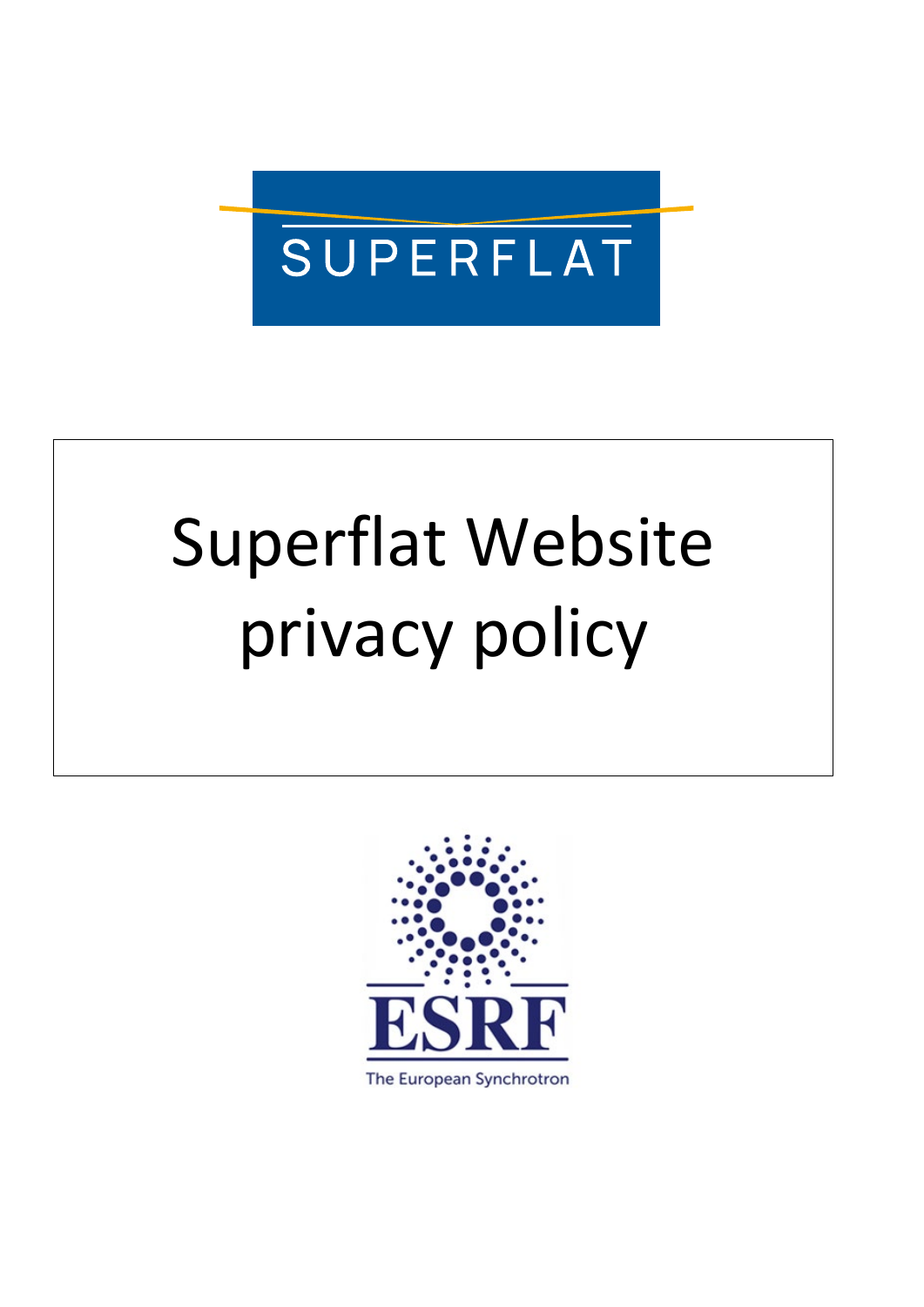# Contents

| 2. |  |
|----|--|
| 3. |  |
| 4. |  |
| 5. |  |
|    |  |
| 7. |  |
|    |  |
| 9. |  |
|    |  |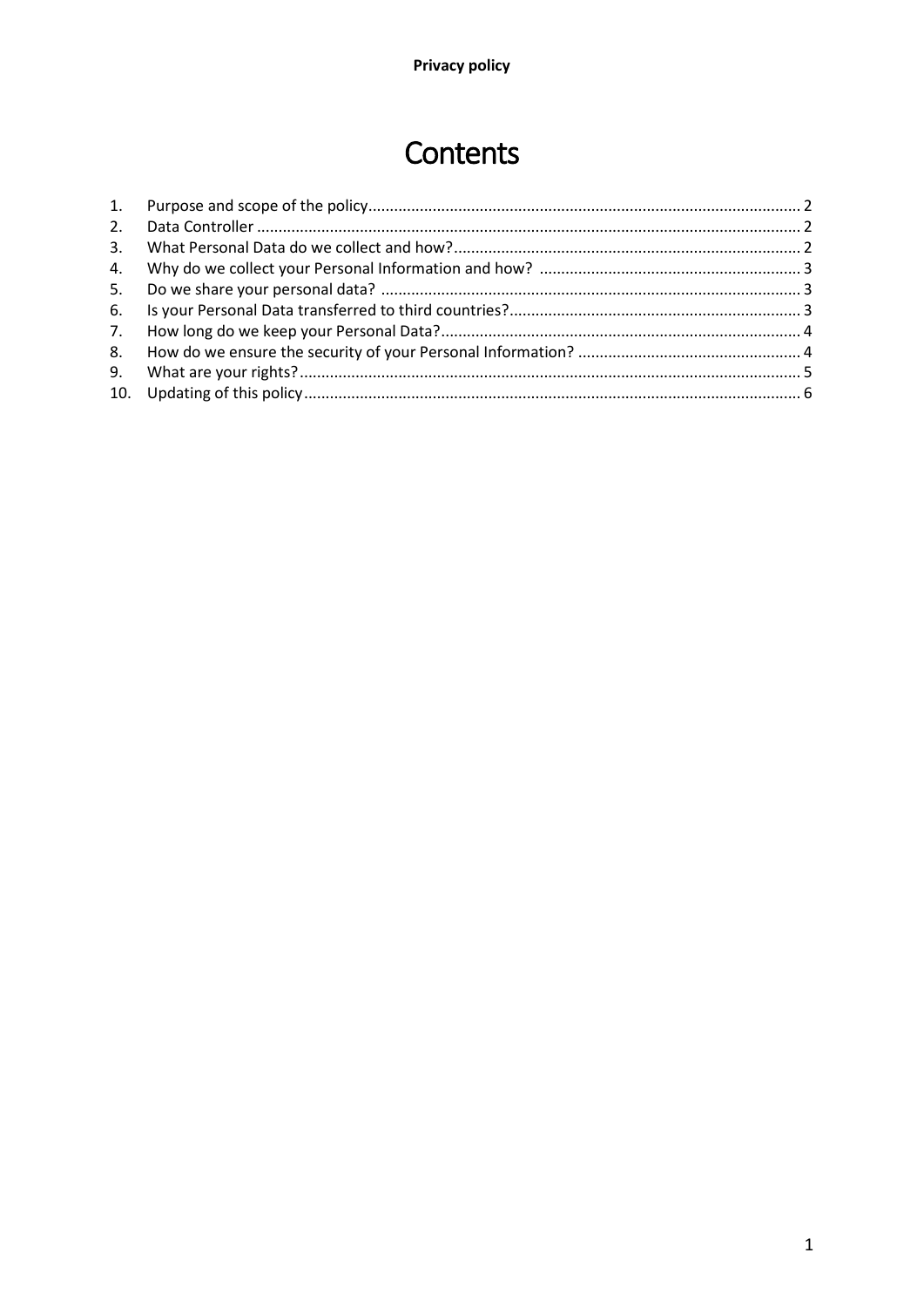# <span id="page-2-0"></span>1. Purpose and scope of the policy

European Synchrotron Radiation Facility (ESRF) attaches the greatest importance and care to the protection of privacy and personal data, as well as to the respect of the provisions of the applicable Legislation.

The General Data Protection Regulation (EU) 2016/679 (hereinafter "GDPR") states that Personal Data must be processed lawfully, fairly, and transparently. Thus, this privacy policy (hereinafter the "Policy") aims to provide you with simple, clear information on the Processing of Personal Data concerning you, in the context of your browsing and the operations carried out on our website.

# <span id="page-2-1"></span>2. Data Controller

In the course of your activity on the<https://leaps-superflat.eu/> website, we collect and use personal data relating to you, an individual (hereinafter "Data Subject").

For all the Processing activities, ESRF, [Société Civile, RCS Grenoble D 338 723 919, N° Siret 338 723 919 00027 – APE 7219 Z, having its registered office at the following address 71 avenue des Martyrs 38000 Grenoble], determines the means and purposes of the Processing. Thus, we act as a Processor, within the meaning of the Regulation on Personal Data, and in particular Regulation (EU) 2016/679 on the protection of individuals with regard to the Processing of Personal Data and on the free movement of such Data.

# <span id="page-2-2"></span>3. What Personal Data do we collect and how?

By using our website you provide us with a certain amount of information about yourself, some of which may identify you ("Personal Information"). This is the case when you browse our site, [when you fill in online forms, or simply when you become a member.

The nature and quality of the Personal Data collected about you will vary depending on the relationship you have with ESRF, the main ones being:

**Identification data**: This includes all information that would allow us to identify you, such as your name, first name, telephone number. We may also collect your e-mail address, as well as your postal address.

In case of subscription, a proof of identity may also be requested.

- **Authentication data**: This is all the information we need to access your personal account, such as password, and other information necessary to authenticate and access an account. We also collect your IP address for maintenance and statistical purposes.
- **Documents of different kinds** (PDF, Microsoft Office, Image) with titles, contents, folder names, or information related to a document, such as comments written in the documents, alert and reminder dates.
- **Browsing information**: by browsing our website, you interact with it. As a result, some information about your browsing is collected.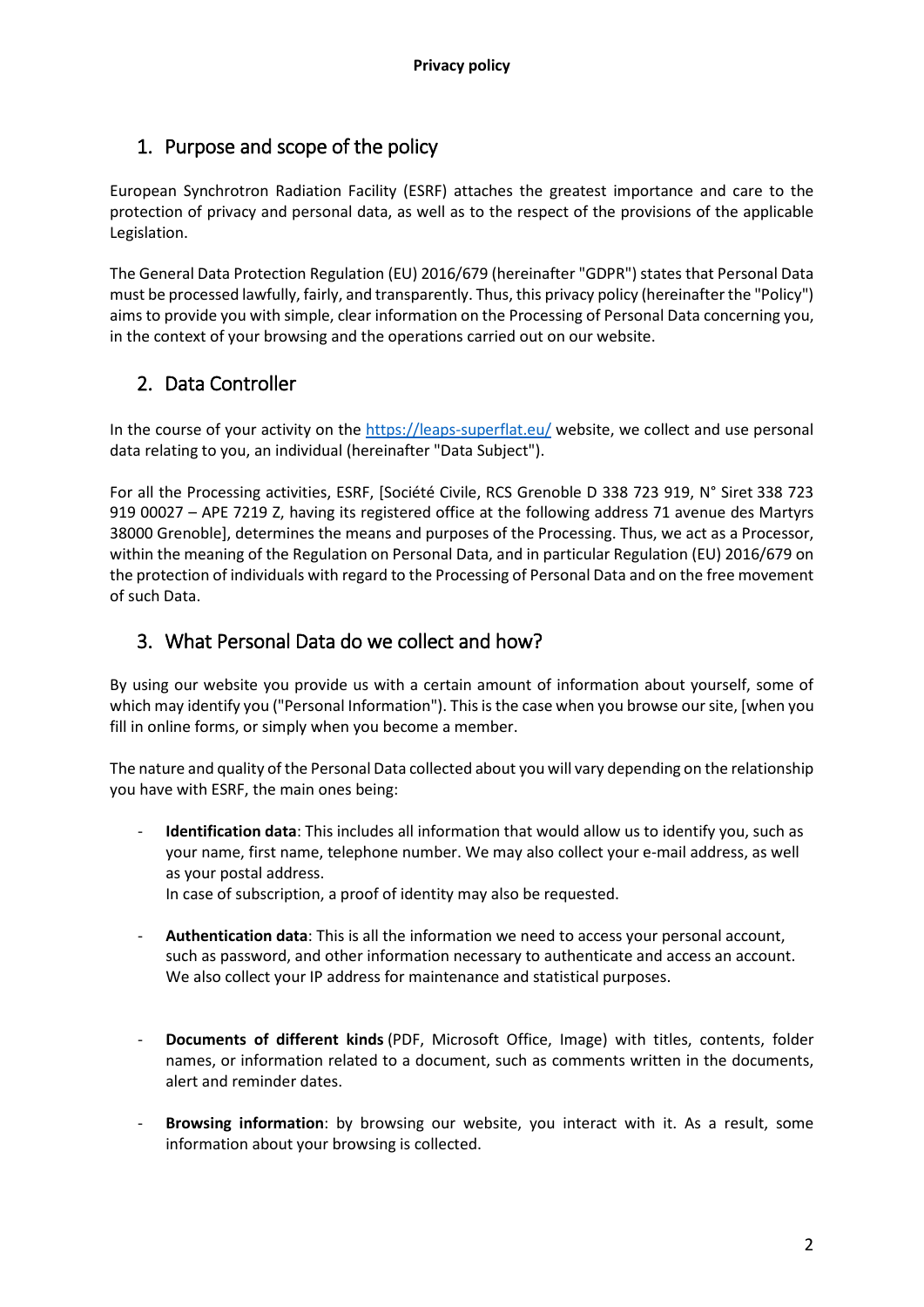- **Data collected from Third Parties**: Personal Data that you have agreed to share with us or on publicly available social networks and/or that we may collect from other publicly available databases.

# <span id="page-3-0"></span>4. Why do we collect your Personal Information and how?

We collect your Personal Data for specific purposes and on different legal grounds.

On the basis of your consent, your Data is processed for the following purposes:

Management of cookies requiring your consent.

In the framework of the legitimate interest of ESRF, your Data are processed for the following purposes:

- Establishment of statistics for the improvement of products and services.
- Carrying out satisfaction surveys and polls.

# <span id="page-3-1"></span>5. Do we share your personal data?

Your Data are intended for the authorized ESRF collaborators in charge of the management and the execution of the contracts and legal obligations, according to the purposes of the collection and within the limits of their respective attributions.

It may be transmitted for certain tasks related to the purposes, and within the limits of their respective missions and authorizations, to the following recipients:

- Associated partners of the Superflat workpackage and subcontractors that we use to carry out a range of operations and tasks on our behalf, including
	- o website hosting
	- o management of the Superflat workpackage activities
- Duly authorized public authorities (judicial, control...), in the framework of our legal and regulatory obligations.
- Regulated professions (lawyers, bailiffs, etc...) who may intervene in the context of the implementation of guarantees, collection or litigation.

When your Data is provided to our service providers and subcontractors, they are also required not to use the Data for purposes other than those originally intended. We make every effort to ensure that these Third Parties maintain the confidentiality and security of your Data.

In all cases, only the necessary Data is provided. We make every effort to ensure the secure communication or transmission of your Data.

We do not sell your Data.

#### <span id="page-3-2"></span>6. Is your Personal Data transferred to third countries?

ESRF strives to keep the Personal Data in France, or at least within the European Economic Area (EEA).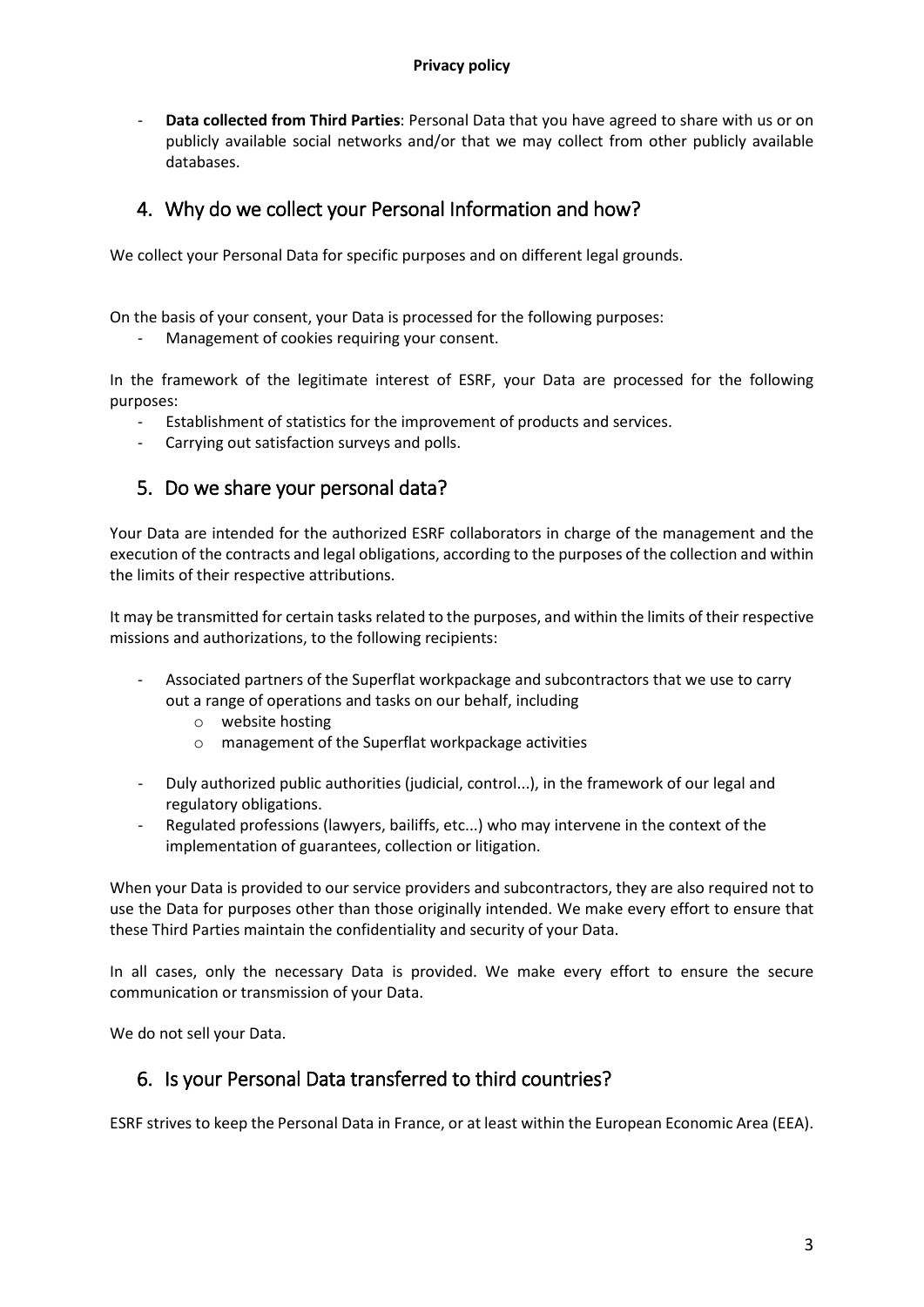However, it is possible that the Data we collect when you use our platform or services may be transferred to other countries. This is for example the case if some of our service providers are located outside the European Economic Area.

In the event of such a transfer, we guarantee that it will be carried out:

- To a country ensuring an adequate level of protection, i.e. a level of protection equivalent to what the European Regulations require.
- Within the framework of standard contractual clauses.
- Within the framework of internal company rules.

# <span id="page-4-0"></span>7. How long do we keep your Personal Data?

We retain your Personal Data only for as long as is necessary to fulfill the purpose for which we hold the Data and to meet your needs or our legal obligations.

Retention times vary depending on several factors, such as:

- ESRF business needs.
- Contractual requirements.
- Legal requirements.
- Recommendations from regulatory authorities.

The retention periods for your Data are as follows:

| <b>Purposes</b>                                 | <b>Retention periods</b>          |
|-------------------------------------------------|-----------------------------------|
| Managing your account                           | 5 years maximum from registration |
| Complaints and after-sales service management   | 5 years maximum from registration |
| Carrying out sales and marketing prospecting    | 5 years maximum from registration |
| operations                                      |                                   |
| Transmission of your Data to our business       | 5 years maximum from registration |
| partners                                        |                                   |
| Newsletter management                           | 5 years maximum from registration |
| Managing cookies that require your consent      | 5 years maximum from registration |
| Establishing statistics for product and service | 5 years maximum from registration |
| improvement                                     |                                   |
| Conducting satisfaction surveys and polls       | 5 years maximum from registration |

### <span id="page-4-1"></span>8. How do we ensure the security of your Personal Information?

ESRF is committed to protecting the Personal Data we collect, or that we process, from loss, destruction, alteration, unauthorized access, or disclosure.

Thus, we implement all appropriate technical and organizational measures, depending on the nature of the Data and the risks that their Processing entails. These measures must preserve the security and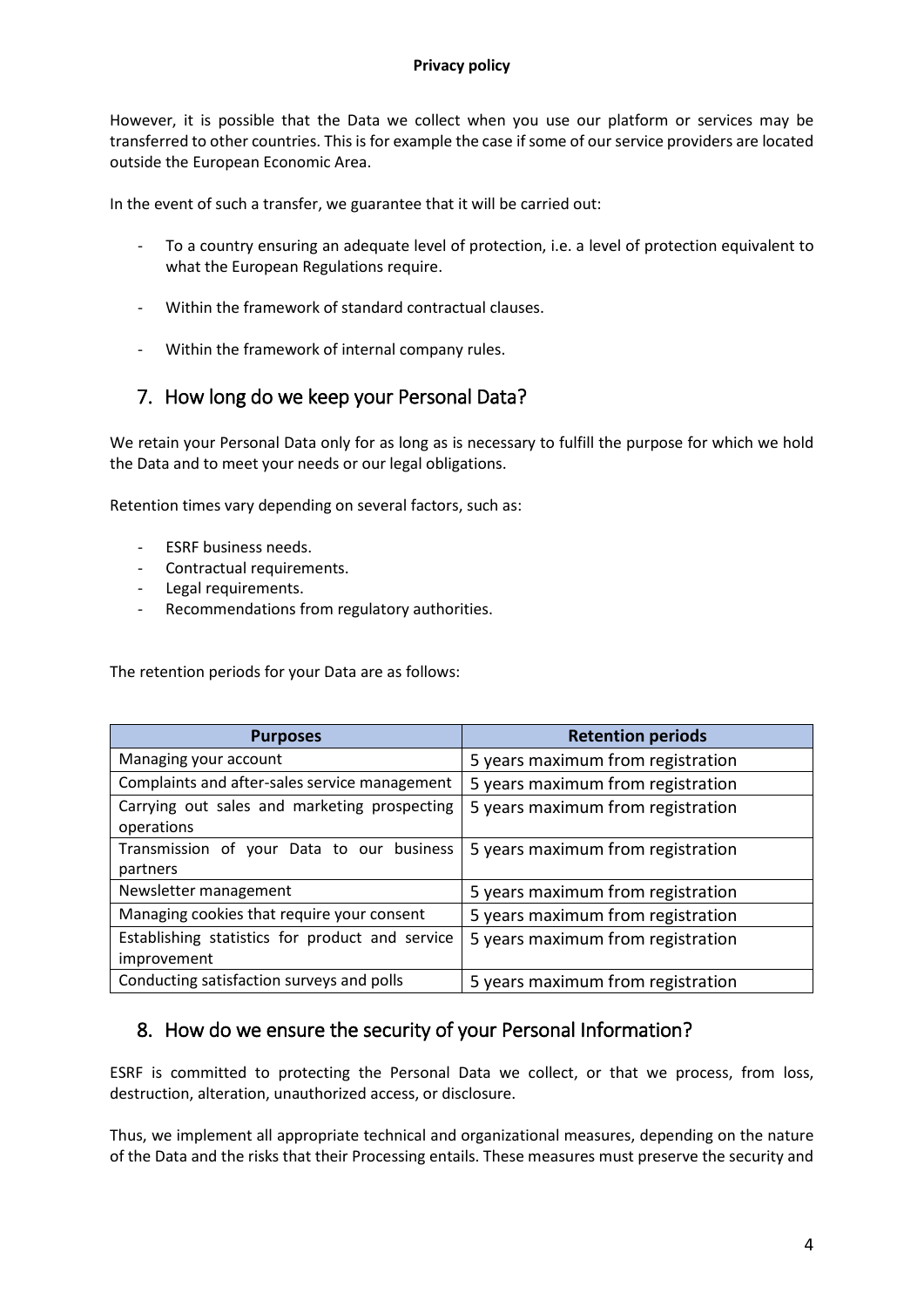#### **Privacy policy**

confidentiality of your Personal Data. They may include practices such as limited access to Personal Data by persons authorized by their functions, pseudonymization or encryption.

In addition, our practices, and policies and/or physical and/or logical security measures (secure access, authentication process, backup, software, etc.) are regularly reviewed and updated as necessary.

# <span id="page-5-0"></span>9. What are your rights?

The GDPR provides Data Subjects with rights that they can exercise. Thus, are provided:

- 1. **Right to information**: the right to have clear, precise, and complete information on the use of Personal Data by ESRF.
- 2. **Right of access**: the right to obtain a copy of the Personal Data that the Data Controller holds on the applicant.
- 3. **Right to rectification**: the right to have Personal Data rectified if they are inaccurate or obsolete and/or to complete them if they are incomplete.
- 4. **Right to erasure / right to be forgotten**: the right, under certain conditions, to have the Data erased or deleted, unless ESRF has a legitimate interest in keeping it.
- 5. **Right of opposition**: the right to object to the Processing of Personal Data by XXX for reasons related to the particular situation of the applicant (under conditions).
- 6. **Right to Withdraw Consent**: the right at any time to withdraw Consent where Processing is based on Consent.
- 7. **Right to restriction of processing**: the right, under certain conditions, to request that the Processing of Personal Data be temporarily suspended.
- 8. **Right to Data Portability:** the right to request that Personal Data be transmitted in a reusable format that allows it to be used in another database.
- 9. **Right to Avoid Automated Decision-Making**: the right of the applicant to refuse fully authorized decision-making and/or to exercise the additional safeguards offered in this regard.
- 10. **Right to define post-mortem directives**: the right for the applicant to define directives concerning the fate of Personal Data after his/her death.

Additional rights may be granted by the Local Regulations to affected Persons.

To this end, the ESRF has implemented a **procedure** for the management of individuals' rights in accordance with the requirements of the applicable Legislation. This **procedure** establishes:

- The standards to be respected to ensure the transparent information of the data subject
- Legal requirements that must be met
- The authorized means of applying for each right, depending on the category of Persons concerned
- The business processes for handling these requests in accordance with the above requirements